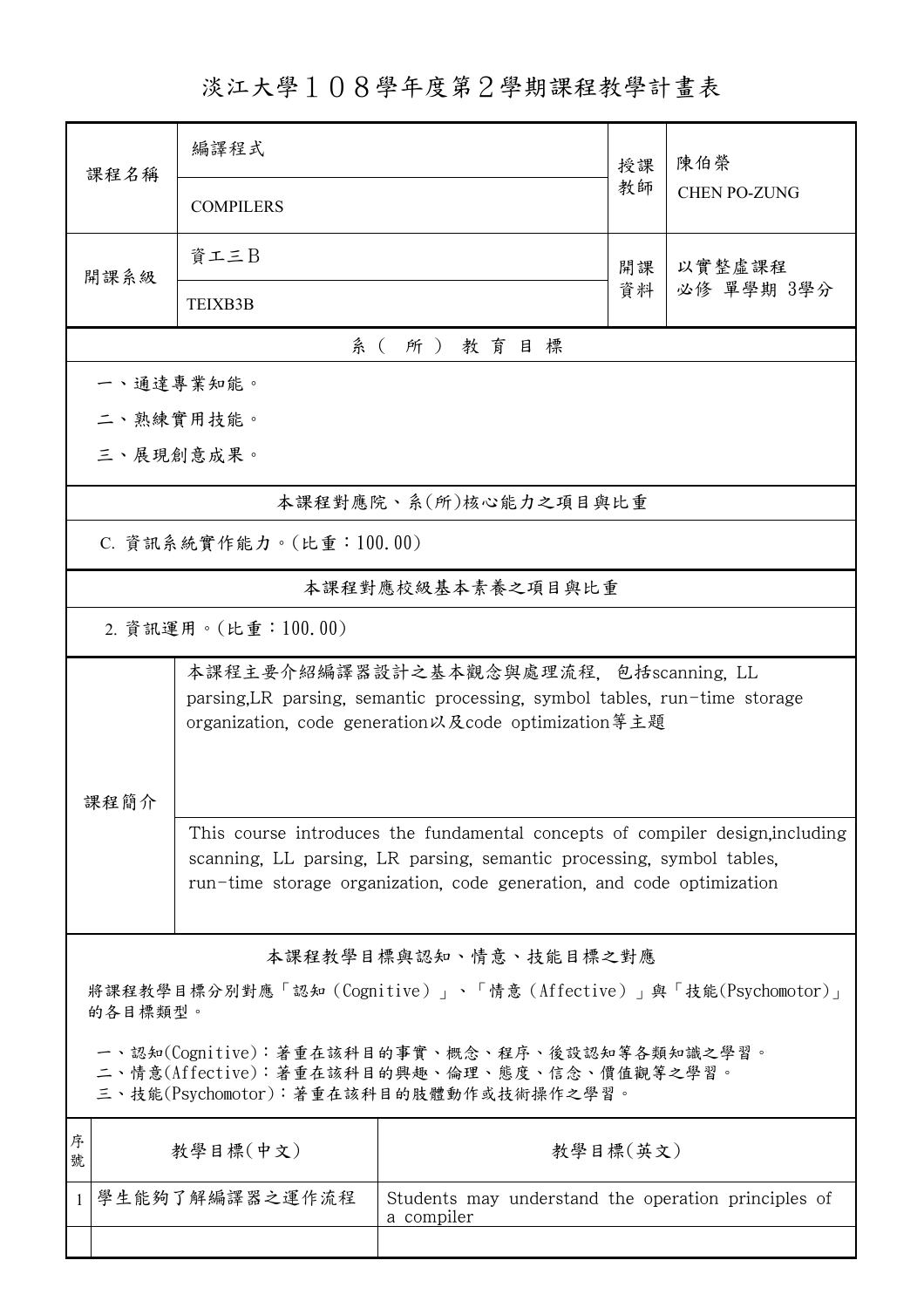| $\overline{2}$ |                                  | 学生能習得語詞分析與學會使用自<br>動狀態機來代表正規表示式           |                |                                                                                       | Students may learn how to perform lexical analysis.<br>and use automata to represent regular expression |  |
|----------------|----------------------------------|-------------------------------------------|----------------|---------------------------------------------------------------------------------------|---------------------------------------------------------------------------------------------------------|--|
| $\overline{3}$ |                                  | 學生能習得文法檢查的技巧                              |                | checking                                                                              | Students may learn the technique of grammar                                                             |  |
| $\overline{4}$ | 學生能了解LL parsing與LR<br>parsing之運作 |                                           |                | Students may understand the operations of LL<br>parsing and LR parsing                |                                                                                                         |  |
| 5              | 程序。                              | 學生能習得從語法樹產生程式碼的                           |                | Students may learn the procedures of turning a<br>syntax tree into intermediate code. |                                                                                                         |  |
| 6              | 學生能運用所習得理論進行編譯器<br>功能實作          |                                           |                | Students may use the theories learnt to implement<br>specific functions of a compiler |                                                                                                         |  |
|                |                                  |                                           |                | 教學目標之目標類型、核心能力、基本素養教學方法與評量方式                                                          |                                                                                                         |  |
| 序號             | 目標類型                             | 院、系 $(\text{m})$<br>核心能力                  | 校級<br>基本素養     | 教學方法                                                                                  | 評量方式                                                                                                    |  |
| 1              | 認知                               | $\mathcal{C}$                             | $\overline{2}$ | 講述、討論                                                                                 | 測驗、作業                                                                                                   |  |
| 2              | 認知                               | $\mathcal{C}$                             | $\overline{2}$ | 講述、討論                                                                                 | 測驗、作業                                                                                                   |  |
| 3              | 認知                               | $\mathcal{C}$                             | $\overline{2}$ | 講述、討論                                                                                 | 測驗、作業                                                                                                   |  |
| 4              | 認知                               | $\mathcal{C}$                             | $\overline{2}$ | 講述、討論                                                                                 | 測驗、作業                                                                                                   |  |
| 5              | 認知                               | $\mathcal{C}$                             | $\overline{2}$ | 講述、討論                                                                                 | 測驗、作業                                                                                                   |  |
| 6              | 認知                               | $\mathcal{C}$                             | $\overline{2}$ | 講述、討論                                                                                 | 測驗、作業                                                                                                   |  |
|                |                                  |                                           |                | 授課進度表                                                                                 |                                                                                                         |  |
| 週<br>字         | 日期起訖                             | 内 容 (Subject/Topics)                      |                |                                                                                       | 註<br>備<br>(採數位教學之週次,請<br>填「線上非同步教學」)                                                                    |  |
| $\mathbf{1}$   | $109/03/02$ ~<br>109/03/08       | A Simple Compiler                         |                |                                                                                       |                                                                                                         |  |
| $\overline{2}$ | $109/03/09$ ~<br>109/03/15       | Finite Automata and Scanners              |                |                                                                                       |                                                                                                         |  |
| 3              | $109/03/16$ ~<br>109/03/22       | Regular Expression and Finite Automata    |                |                                                                                       | 0319停課                                                                                                  |  |
| 4              | $109/03/23$ ~<br>109/03/29       | Test01 Review                             |                |                                                                                       | 線上非同步教學                                                                                                 |  |
| 5              | $109/03/30$ ~<br>109/04/05       | Context-Free Grammars and Parsing         |                |                                                                                       | 0402放假                                                                                                  |  |
| 6              | $109/04/06 \sim$<br>109/04/12    | Test01 /Context-Free Grammars and Parsing |                |                                                                                       |                                                                                                         |  |
| 7              | $109/04/13$ ~<br>109/04/19       | $LL(1)$ Parser/Top-Down Parsing           |                |                                                                                       |                                                                                                         |  |
| 8              | $109/04/20$ ~<br>109/04/26       | Midterm Review                            |                |                                                                                       | 線上非同步教學                                                                                                 |  |
| 9              | $109/04/27$ ~<br>109/05/03       | 期中考試週                                     |                |                                                                                       |                                                                                                         |  |
| 10             | $109/05/04$ ~<br>109/05/10       | Bottom-Up Parsing                         |                |                                                                                       |                                                                                                         |  |
| 11             | $109/05/11$ ~<br>109/05/17       | LR Parsers                                |                |                                                                                       |                                                                                                         |  |
|                |                                  |                                           |                |                                                                                       |                                                                                                         |  |